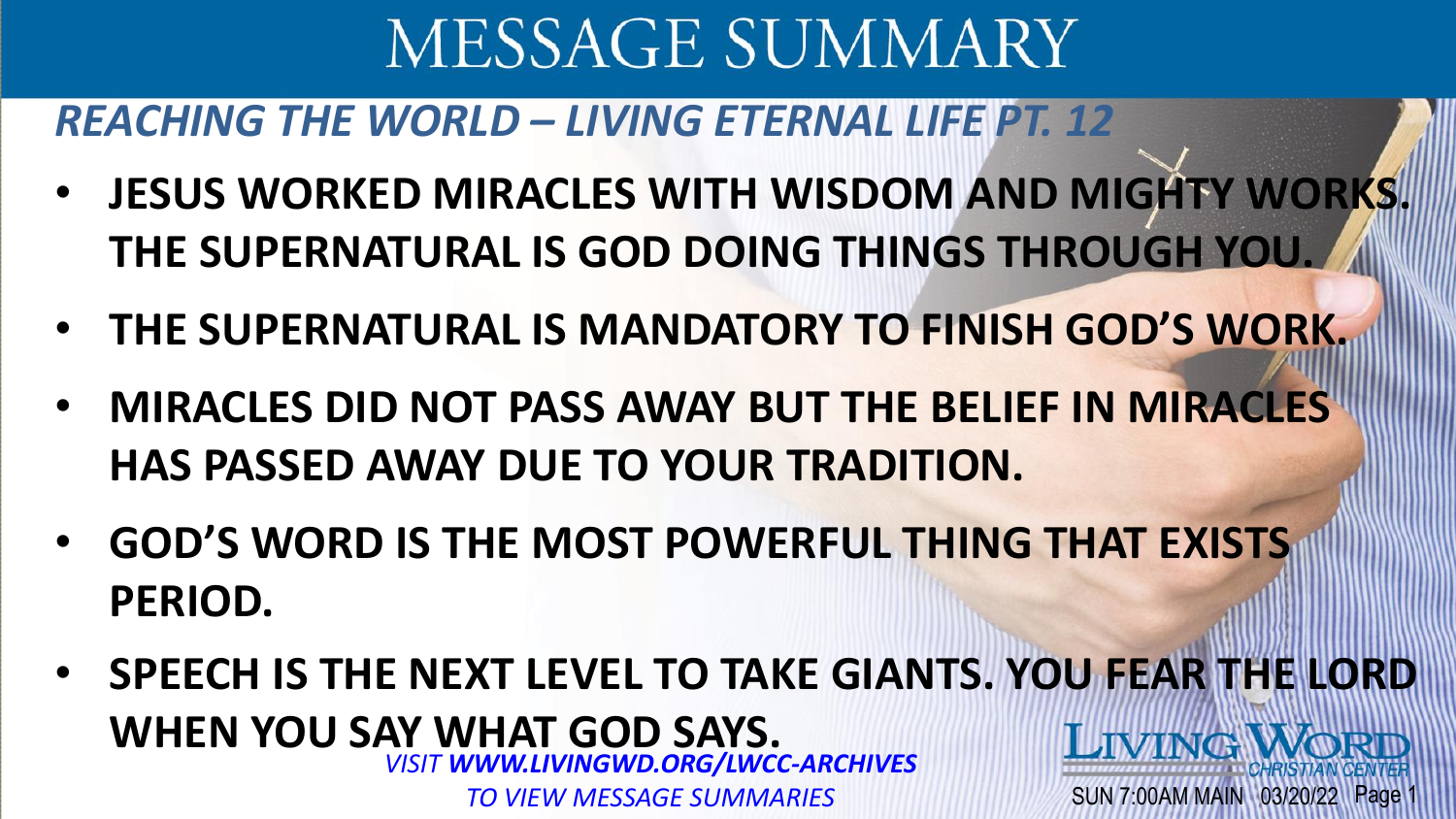#### *REACHING THE WORLD – LIVING ETERNAL LIFE PT. 12*

- **THERE ARE PLACES YOU CANNOT GO, PROMISES YOU CANNOT RECEIVE AND FIGHTS YOU CANNOT WIN WITHOUT A REVELATION OF WORDS FROM YOUR OWN MOUTH.**
- **WORDS ARE POWERFUL. YOUR SPEECH ALLOWS THE ANOINTING TO FLOW AND BRINGS PROTECTION.**
- **WHEN YOU SEE IT IN YOUR MIND AND CAN SPEAK IT, THERE IS A FORCE THAT COMES WITH YOUR CONFESSION.**
- **DON'T TALK AGAINST THE CHURCH, YOUR MOUTH IS TO BUILD. DON'T BOW IN FEAR; YOUR GOD WILL DELIVER YOU.**

SUN 7:00AM MAIN 03/20/22 Page 2

*VISIT WWW.LIVINGWD.ORG/LWCC-ARCHIVES TO VIEW MESSAGE SUMMARIES*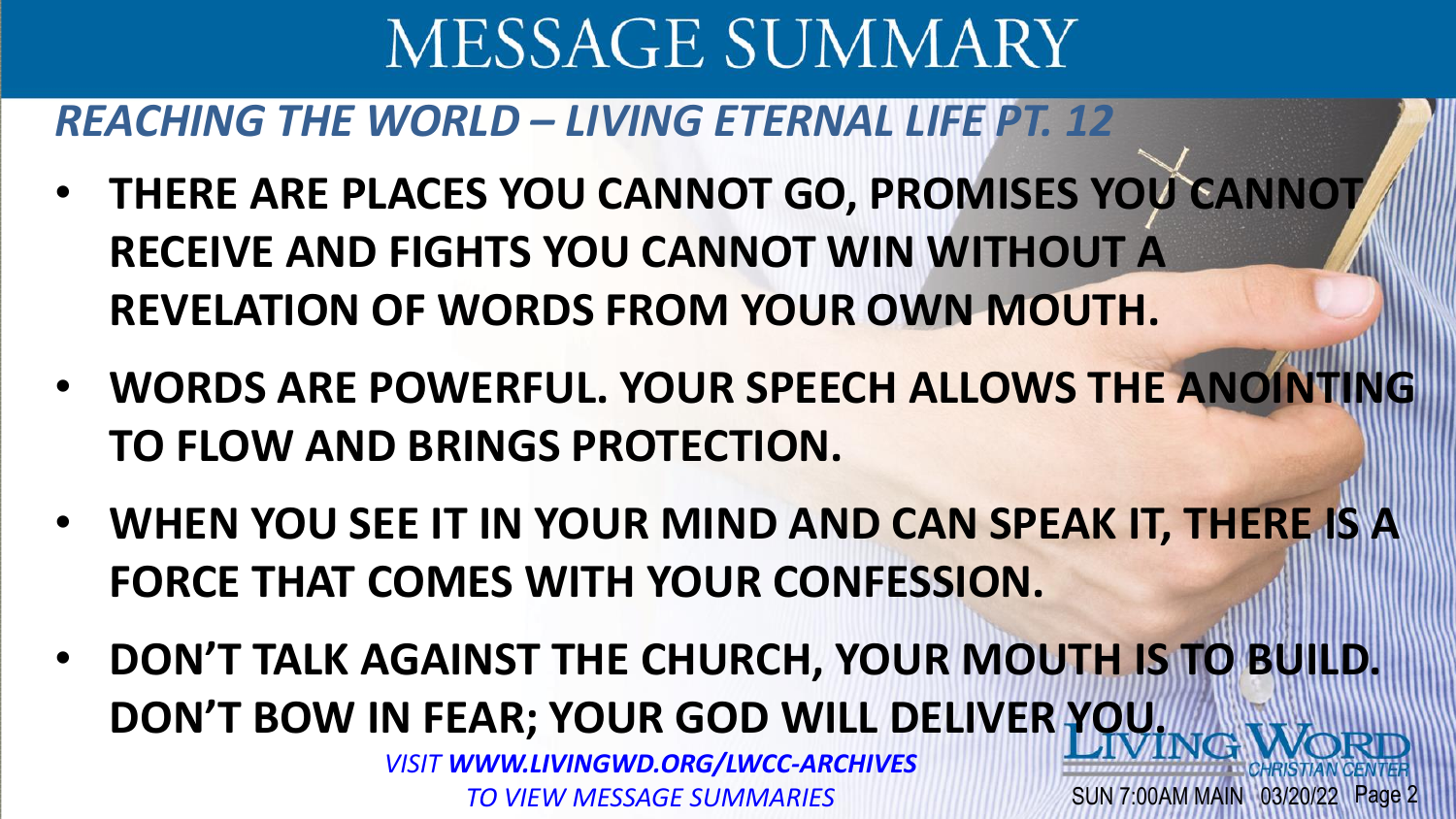### *REACHING THE WORLD – LIVING ETERNAL LIFE PT. 12*

- **DECREE 'NO MORE PREMATURE DEATHS". MEDITATE IN THE WORD OF GOD UNTIL YOU BELIEVE.**
- **WISDOM IS THE WORD OF GOD, MIGHTY WORKS ARE WONDROUS WORKS THAT NO MAN CAN MATCH.**
- **YOU HAVE TO GO THROUGH THE WALL OF SHAME TO GET TO THE HALL OF FAME.**
- **YOU ARE MADE FOR SIGNS AND WONDERS, MIRACLES SHOULD BE THE RULE. YOU WILL GIVE AN ACCOUNT FOR EVERY IDLE WORD YOU SPEAK. LIVING WORD**

SUN 7:00AM MAIN 03/20/22 Page 3

*VISIT WWW.LIVINGWD.ORG/LWCC-ARCHIVES TO VIEW MESSAGE SUMMARIES*